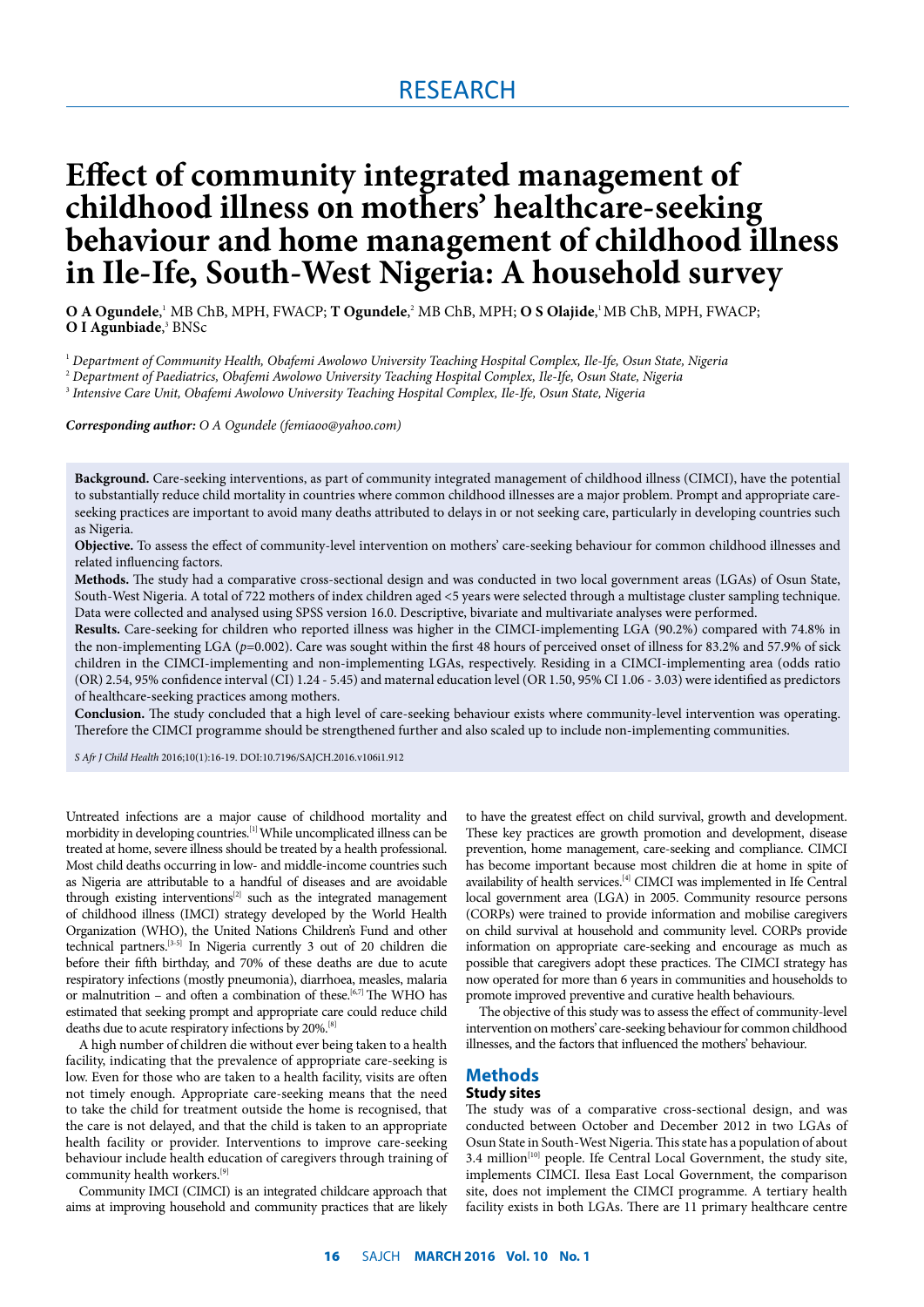facilities and one comprehensive healthcare centre in the 11 wards in each of the selected LGAs. The community settlement is organised into streets in both of these LGAs, which comprise both rural and urban communities.

#### **Study population and sample size**

The study population was mothers of children 0 - 59 months old, and their index children (the child selected for the study). Excluded from the study were mothers or caregivers who did not give consent or whose children were ill during the study period.

The sample size was determined using a formula for comparing independent proportions. This gave a sample size of 722 mothers or caregivers and their index children aged <5 years.

#### **Sampling technique**

A multistage cluster sampling technique was used to select 361 respondents each from the two study areas.

#### **Stage 1**

Ife Central LGA was purposively selected from the 30 LGAs in the state as the only LGA that implements CIMCI. Ilesa East LGA, the comparison LGA, was randomly selected from among the non-CIMCI-implementing LGAs in the state.

#### **Stage 2**

Wards 4 and 5 in Ife Central LGA were purposively selected, being the only two wards in the LGA that were implementing CIMCI, while wards 2 and 8 were randomly selected by balloting system from among the 11 wards in Ilesa East LGA.

#### **Stage 3**

The enumeration areas (EAs) of the two implementing wards (wards 4 and 5) and those of the two randomly selected wards (wards 2 and 8) were made the primary sampling units. One-fifth of the EAs in each LGA were selected using simple random selection. At each site the sample size of 361 was divided by the selected EAs to determine the number of respondents to be recruited from each EA. Ife Central had 180 EAs, from which 36 EAs were selected, while Ilesa East had 150 EAs, from which 30 EAs were selected. An average of 10 respondents were recruited from selected EAs in wards 4 and 5 in Ife Central and 12 respondents from the selected EAs in wards 2 and 8 in Ilesa East until the sample size of 361 was obtained in each LGA.

#### **Stage 4**

Household listings for streets in the EAs were done in both LGAs. One street was randomly selected from each EA by the ballot system. A household was randomly selected as the

starting point in the selected street, and systematic random selection of households was carried out. Interviews began in the first eligible household, moving systematically until the targeted number of interviews had been obtained.

#### **Stage 5**

The basic sampling unit was the household, and one mother/caregiver with an eligible child was interviewed in every household that was selected. In situations where the household had more than one eligible subject, the child with a birthday nearest to the interview period was chosen.

#### **Data collection instrument**

A structured, pretested interviewer-administered questionnaire was used for data collection. The questionnaire was adapted from that previously used and validated by the WHO Nigeria.<sup>[11]</sup> The instrument covered four key areas of household practices: growth promotion, disease prevention,

home management, and care seeking. Five appropriately trained research assistants were recruited to assist in data collection. The interviewers were given an interview guide that was developed before the training.

#### **Ethical clearance**

Ethical clearance was obtained from the Ethics and Research Committee of Obafemi Awolowo University Teaching Hospitals Complex. Written informed consent was obtained from the study participants.

#### **Data analysis**

The data were analysed using SPSS version 16.0 (SPSS Inc., Chicago). Appropriate univariate, bivariate and multivariate analyses were done. Factors that were significantly associated  $(p<0.05)$  with healthcare-seeking behaviour were then used in logistic regression models to estimate associations of each covariate with this behaviour. A wealth index was constructed by assessing the presence or absence of durable assets in the household.

#### **Table 1. Sociodemographic characteristics of respondents and index child by LGA (***N***=361)**

| $\chi^2$ =0.355, df=1, p=0.552   |
|----------------------------------|
|                                  |
|                                  |
| $\gamma^2$ =2.43, df=1, p=0.119  |
|                                  |
|                                  |
| $\chi^2$ =23.20, df=1, p<0.001   |
|                                  |
|                                  |
| $\chi^2$ =8.400, df=1, p=0.004   |
|                                  |
|                                  |
| $\gamma^2$ =1.10, df=1, p=0.290  |
|                                  |
|                                  |
| $\chi^2$ =24.78, df=1, p<0.001   |
|                                  |
|                                  |
| $\chi^2$ =0.894, df=1, p=0.344   |
|                                  |
|                                  |
| $\gamma^2$ =16.41, df=1, p<0.001 |
|                                  |
|                                  |
|                                  |
|                                  |

\*A significance level of *p*<0.05 was used.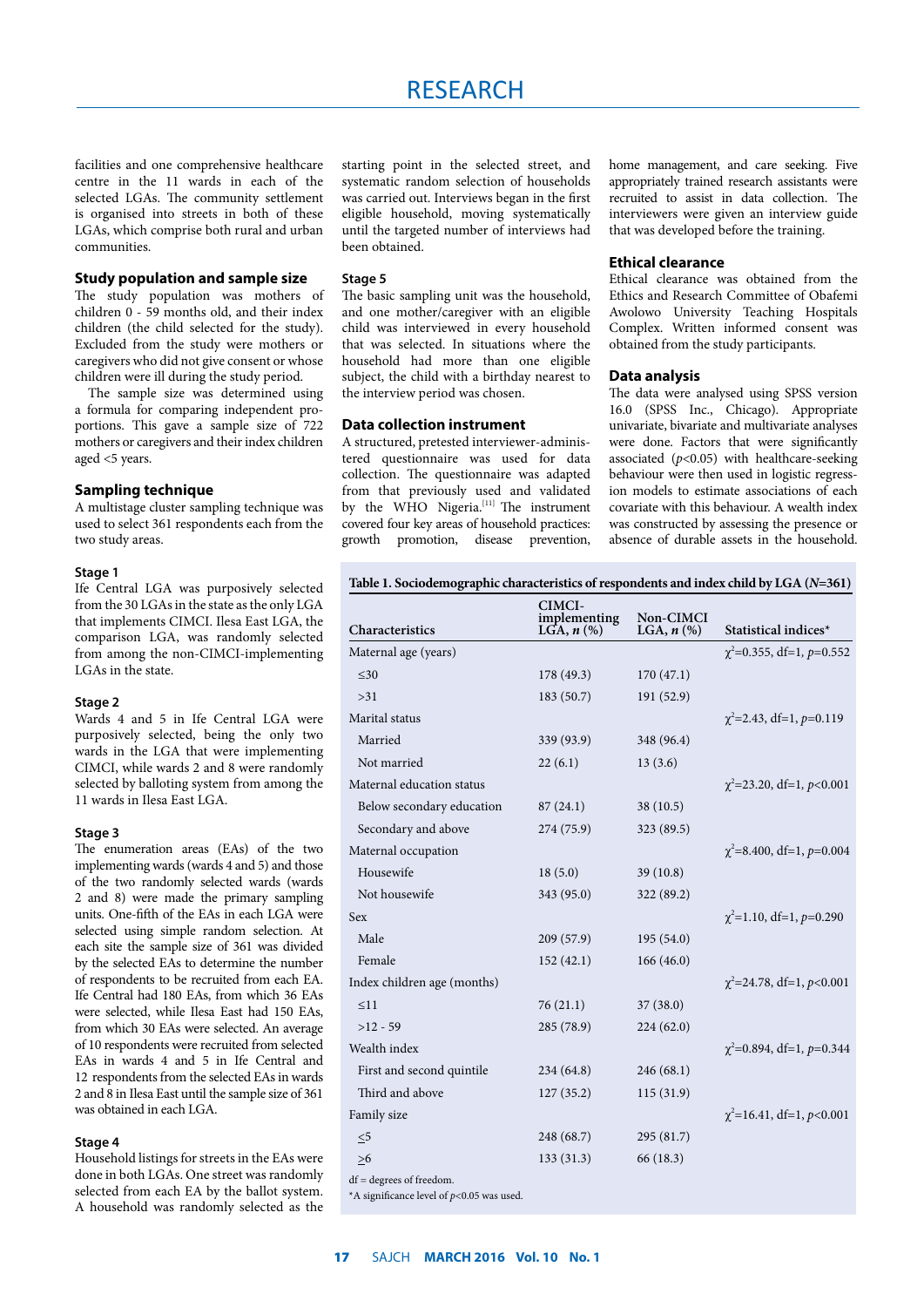Presence was scored as 1 and absence as 0, and the mean assets score was recategorised into five different wealth quintiles of equal proportions (lowest, second, third, fourth and highest wealth quintiles).

### **Results**

A total of 722 households with children aged 0 - 59 months were enrolled in the study (Table 1). Almost 90% of mothers in the non-implementing LGA had secondary school education and above, compared with 75.9% in the CIMCI-implementing LGA  $(p<0.001)$ . Only 5% of mothers in the implementing LGA and 10.8% in the non-implementing LGA were housewives. More than half (57.9% and 54%) of the children from the implementing areas and non-implementing areas respectively were males. About 65% of study respondents in the CIMCI-implementing LGA were in the first and second wealth quintiles, compared with 68.1% in the non-implementing LGA; this difference was not statistically significant  $(p=0.344)$ .

Within 2 weeks of the survey, 31% and 35.2% of index children in the CIMCI-implementing LGA and the nonimplementing LGA were reported to have been ill (Table 2). Of these children, a higher proportion of those from the CIMCIimplementing LGA (90.2%) were taken to health facilities compared to 74.8% from the non-implementing LGA (*p*=0.002). Fever, cough and diarrhoea were common symptoms in both LGAs, but were more frequent in the non-implementing LGA (88.4% in the implementing and 99.2% in the non-implementing LGA), this difference being statistically significant (*p*<0.001). Of the total treated episodes of illnesses, care was sought more frequently within the first 2 days (48 hours) of perceived onset of illness in the implementing than in the non-implementing LGA (83.2% and 57.9% of sick children, respectively; *p*<0.001). In the rest of the cases – 16.8% in the implementing LGA and 42.1% in the nonimplementing LGA – care was sought from the third day onward.

As regards home treatment (Fig. 1), 25% of caregivers in the implementing LGA did not give any form of initial treatment before seeking care, compared with 8.7% in the non-implementing LGA. About 35.5% of caregivers in the non-implementing LGA gave paracetamol as an initial treatment, while tepid sponging was a very common practice in the implementing LGA (18.8%), compared with 4.7% in the nonimplementing LGA.

At the bivariate analyses level, residing in CIMCI-implementing LGA (*p*<0.001) and mothers' education level (*p*=0.001) were significantly associated with care-seeking,

**Table 2. Mothers' healthcare-seeking practices for children with reported illness 2 weeks prior to study, by LGA (***N***=361)**

|                                                                      | CIMCI-<br>implementing<br>LGA, $n$ $(\%)$ | Non-CIMCI<br>LGA, $n$ $(\%)$ | <b>Statistical indices</b>        |
|----------------------------------------------------------------------|-------------------------------------------|------------------------------|-----------------------------------|
| Index child sick 2 weeks prior                                       |                                           |                              | $\chi^2$ =1.41, df=1, p=0.236     |
| to survey                                                            |                                           |                              |                                   |
| Yes                                                                  | 112(31.0)                                 | 127(35.2)                    |                                   |
| N <sub>0</sub>                                                       | 249(69.0)                                 | 234 (64.8)                   |                                   |
| Total                                                                | 361 (100)                                 | 361 (100)                    |                                   |
| Symptoms/signs of illness*                                           |                                           |                              | $\chi^2$ =12.63, df=1, p<0.001    |
| Fever, cough and diarrhoea                                           | 99 (88.4)                                 | 126(99.2)                    |                                   |
| Others                                                               | 13(11.6)                                  | 1(0.8)                       |                                   |
| Total                                                                | 112 (100)                                 | 127(100)                     |                                   |
| Children taken to health facility*                                   |                                           |                              | $\gamma^2 = 9.49$ , df=1, p=0.002 |
| <b>Yes</b>                                                           | 101(90.2)                                 | 95 (74.8)                    |                                   |
| No                                                                   | 11(9.8)                                   | 32(25.2)                     |                                   |
| Total                                                                | 112(100)                                  | 127(100)                     |                                   |
| Time to care-seeking after onset<br>of illness                       |                                           |                              | $\gamma^2$ =15.16, df=1, p<0.001  |
| 1st and 2nd day                                                      | 84 (83.2)                                 | 55 (57.9)                    |                                   |
| 3rd day and after                                                    | 17(16.8)                                  | 40(42.1)                     |                                   |
| Total                                                                | 101(100)                                  | 95 (100)                     |                                   |
| * Included only those that reported illness 2 weeks prior to survey. |                                           |                              |                                   |



*Fig. 1. Home treatment of children who reported illness 2 weeks prior to study.*

while age of mothers, age of the child, family size, marital status, occupation and wealth index were not statistically significant.

A multivariate logistic regression analysis was done to determine which selected sociodemographic characteristics were associated with healthcare-seeking behaviour among mothers (Table 3). The result revealed that mothers who reside in the CIMCIimplementing area (odds ratio (OR) 2.54, 95% confidence interval (CI) 1.24 -5.45) and those who had secondary education and above (OR 1.50, 95% CI 1.06 - 3.03) were more likely to seek care from the health facilities than the others.

#### **Discussion**

Prompt and appropriate care-seeking practice is very important to avoid many deaths attributed to delays and not seeking care, particularly in developing countries. In this study care was sought from health facilities for nine in ten sick children in the CIMCI-implementing LGAs compared with seven in ten in the non-implementing LGAs; the difference was statistically significant. Adegboyega et al.<sup>[12]</sup> in a study in Lagos, Nigeria, reported the prevalence of care-seeking as less than that observed in this study. The difference observed in this study may therefore not be unconnected